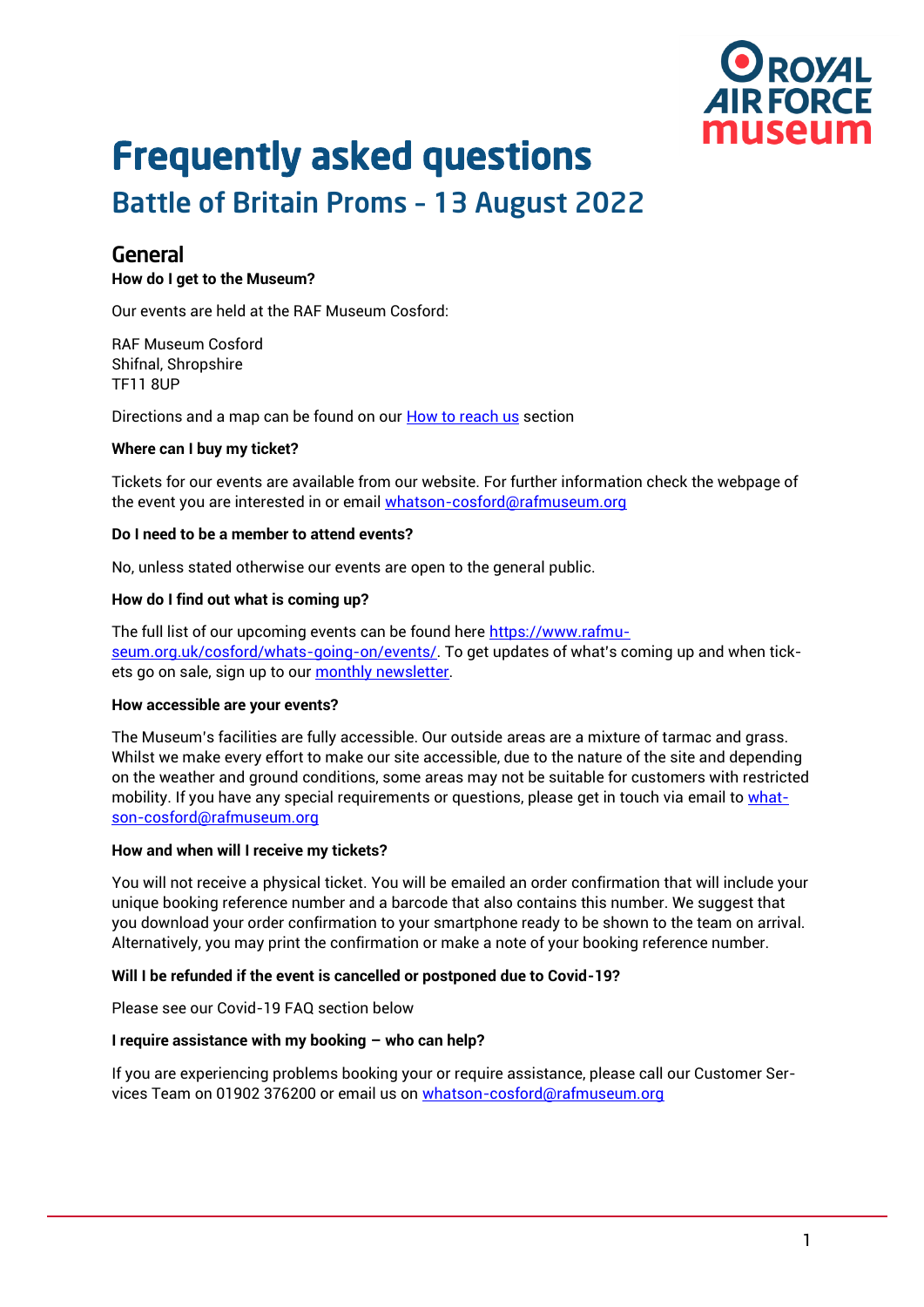

## Battle of Britain Proms

#### **Do you offer any discounts E.G Military or Senior citizen?**

There are no discounts for military personnel for the Battle of Britain Proms event.

#### **If I cannot attend, can I give my ticket to a family member or a friend?**

Yes, if you are unable to attend an event feel free to pass on your ticket.

#### **[I am buying tickets to give as a gift -](https://www.battleproms.com/#i-am-buying-tickets-to-give-as-a-gift-will-this-be-ok) will this be ok?**

Yes! When booking your tickets online, enter the recipient's name at the beginning of the booking, and then enter the cardholder details when you come to make the payment.

#### **Can I turn up without a booking?**

We have limited tickets for the event  $-$  if the tickets are not sold out in advance you may buy your tickets on the door. Please find the ticket prices for tickets bought on the day on our website. Tickets will be sold on first come first served basis.

#### **[Is the event suitable for children?](https://www.battleproms.com/#is-the-event-suitable-for-children)**

Yes, the event is suitable for the entire family and a great way to introduce children to live music in a fun, informal setting. You may want to consider junior ear defenders for small children.

As a guideline, we would advise a ratio of one supervising adult to three children under 16, and children must be supervised by an adult at all times.

#### **Can I bring a dog?**

Animals, other than registered Assistance Dogs accompanying their owners, are not allowed on site, at RAF Museum events and inside any building.

#### **What time can I arrive?**

Gates to the event area will open at 2:00pm. The entertainment will start at 3:00pm and finishes at approx. 9:10pm.

You may arrive early to visit the RAF Museum Cosford. Please ensure you book your free admission ticket online[: https://royalairforcemuseum.digitickets.co.uk/event-tickets/28352?catID=27857&](https://royalairforcemuseum.digitickets.co.uk/event-tickets/28352?catID=27857&)

#### **Do I pay for parking?**

Car parking charges do not apply for this event, this is included in your ticket price. Distance from the car park to the event entrance varies but is usually  $200 - 400$  metres. No overnight parking.

#### **Will I be able to park on site?**

There are a limited number of parking spaces available on site. Once these spaces are full, we will ask you to park in our off-site car park, a 2-minute drive away from the Museum. A shuttle bus will run continuously between the off-site car park and the RAF Museum. Distance from the shuttle bus stop to the event entrance is approx. 200 metres.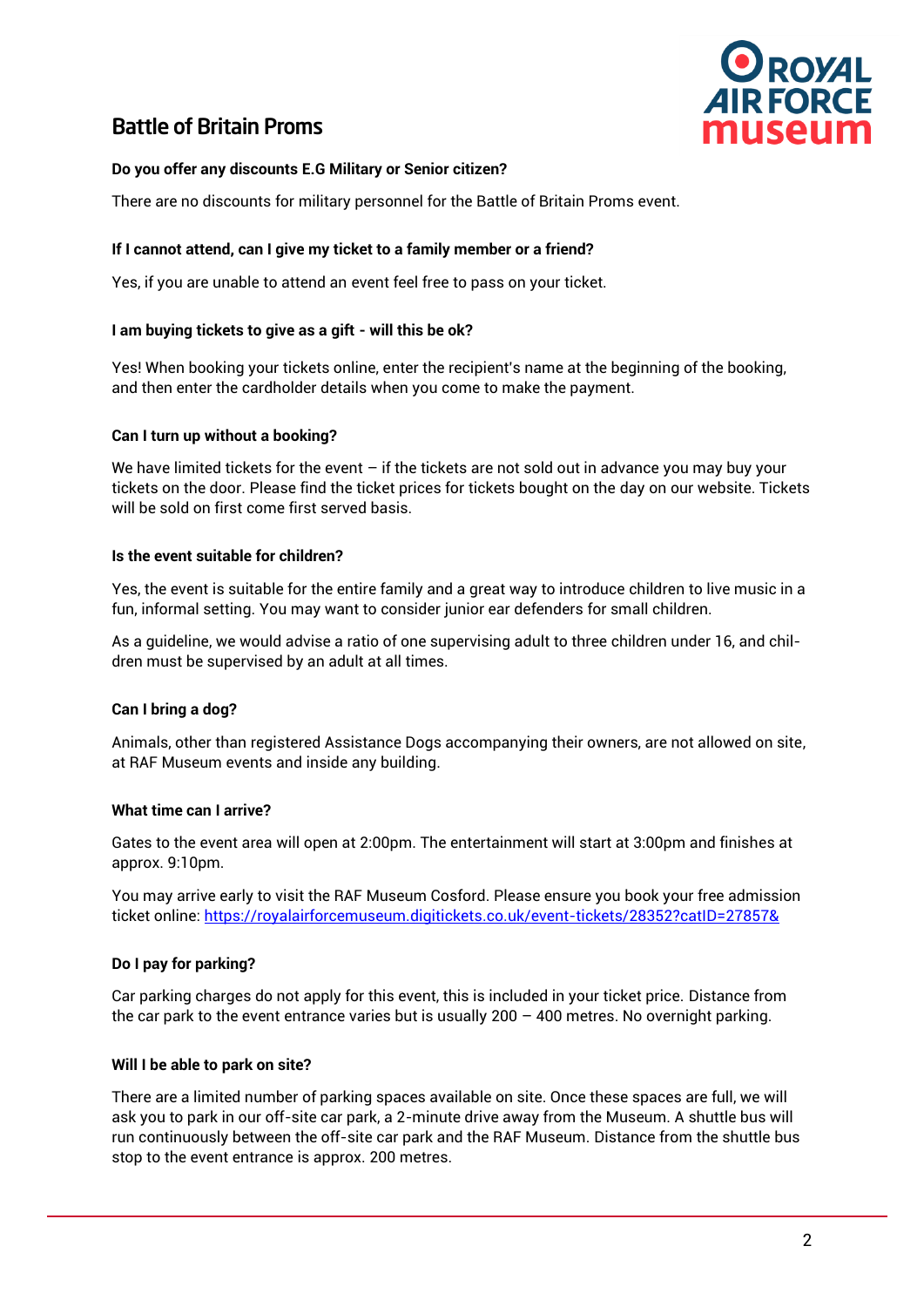

#### **[Is there Blue Badge parking available?](https://www.battleproms.com/#is-there-disabled-car-parking-available)**

Yes, the car park nearest to the event area is reserved for disabled parking. If you have a Blue Badge then there is no need to pre-book. Please simply follow the instructions of our staff on the day and ensure that your Blue Badge is clearly displayed in your windscreen.

If you do not have a Blue Badge but you need to use the disabled car park because you or a party member has a temporary impairment or mobility issues, please contact the RAF Museum in advance and you will be sent a parking permit. To arrange a parking permit, please email us on [whatson](mailto:whatson-cosford@rafmuseum.org)[cosford@rafmuseum.org](mailto:whatson-cosford@rafmuseum.org)

#### **[Can I come by taxi, or arrange for someone to drop me off and pick me up?](https://www.battleproms.com/#can-i-come-by-taxi-or-arrange-for-someone-to-drop-me-off-and-pick-me-up)**

You are welcome to arrive and depart by taxi. A drop-off and pick-up point will be clearly signposted. Due to the location of the RAF Museum, we suggest that you pre-book your taxi in advance with a local taxi provider.

#### **Can I arrive by train?**

Cosford is located on the Birmingham to Shrewsbury line. A shuttle bus will run from Cosford station throughout the event. Please check timetable and with rail operators including West Midlands Railway before visiting as Cosford station is unmanned with flights of steps from both platforms.

#### **[I'm looking to bring a large party; can we arrive by coach?](https://www.battleproms.com/#i-m-looking-to-bring-a-large-party-can-we-arrive-by-coach)**

If you are thinking about arriving by coach, please email us on [whatson-cosford@rafmuseum.org](mailto:whatson-cosford@rafmuseum.org) to ensure necessary arrangements are in place.

#### **[Can I go back and forth to the car park throughout the evening?](https://www.battleproms.com/#can-i-go-back-and-forth-to-the-car-park-throughout-the-evening)**

Yes, if you want to leave the event area, you will be given a pass that enables you to re-enter.

#### **Can we visit the RAF Museum before the event?**

You may arrive early to visit the RAF Museum Cosford. Please ensure you book your free admission ticket online[: https://royalairforcemuseum.digitickets.co.uk/event-tickets/28352?catID=27857&](https://royalairforcemuseum.digitickets.co.uk/event-tickets/28352?catID=27857&)

The Museum is open daily from 10.00am.

#### **What time will the entertainment start?**

The musical entertainment will start at 3:00pm and finish at approx. 9:30pm.

#### **What kind of musical performance can I expect?**

Visitors can expect a 6-hour programme of live music. A variety of solo entertainers and performers and bands will entertain the audience and encourage to dance and sing along. The Lymm Concert Band will provide a rousing finale to the event leading the audience through all the Last Night of the Proms favourites.

#### **Is there wheelchair access?**

Yes, the Battle of Britain Proms is fully accessible, but please inform us in advance if you require wheelchair entry and exit. Please get in touch via email to [whatson-cosford@rafmuseum.org](mailto:whatson-cosford@rafmuseum.org)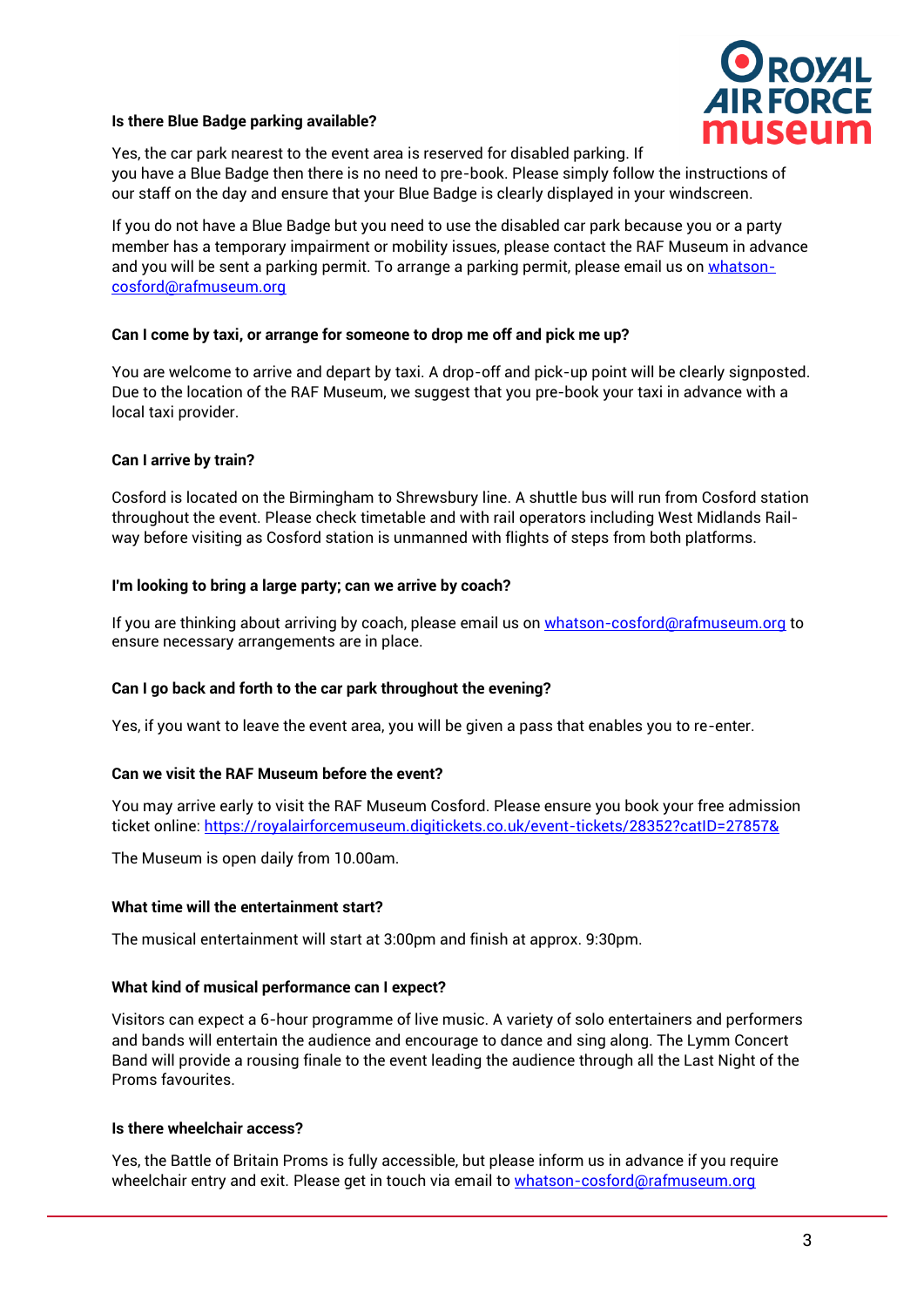#### **Can we buy refreshments at the event?**



Yes, there will be hot food and drinks and bars available. It's also possible to pre-order a delicious fresh picnic to collect on arrival - details of how to do this will be announced soon.

#### **Can I bring my own food and drink?**

Yes – you can bring food and drink with you. You are welcome to bring your own picnic including alcohol, glassware, cutlery etc. When packing your picnic please note that knives permitted on site will be restricted to domestic knives 5 inches or under and folding knifes with a 3-inch blade or under.

#### **Can I bring a tent or gazebo?**

Yes, you can bring a tent or gazebo. However, visitors bringing items that may obstruct the view of other visitors will be asked to set up at the back of the audience.

Space for gazebos and tents at the back of the audience is strictly limited. Spaces are allocated on a first come first served basis at the discretion of the stewards, and you may be positioned behind other gazebos. It is not permitted to fit the sides to your gazebo.

#### **Can I pre-order a picnic?**

It's possible to pre-order a delicious fresh picnic to collect on arrival - details of how to do this will be announced soon.

#### **Can I bring my own barbecue?**

No sorry, BBQs are not permitted on site.

#### **Can I bring something to sit on?**

Yes please, bring a picnic chair or blanket to sit on as the event will be located on grass. Alternatively, you may book a deck chair with your tickets.

#### **Can I smoke at the event?**

The event area is a no smoking zone. Please use the designated points which will be.

#### **Will toilets be available during the event?**

Yes, toilets including disabled toilets will be available.

#### **What happens if it rains?**

The event will still go ahead in the event of wet weather. Please check the forecast in advance and be prepared for our wonderful diverse weather! The event will only be cancelled if the weather conditions present a danger. In the unlikely event that the event is cancelled, we will aim to give as much notice as possible via the Museum website and social media.

#### **[Is there a dress code?](https://www.battleproms.com/#is-there-a-dress-code)**

There is no prescribed dress code. Most people choose to dress in practical clothing but some take the opportunity to go a bit more glamorous! Most of all, come prepared for the unpredictable British weather!